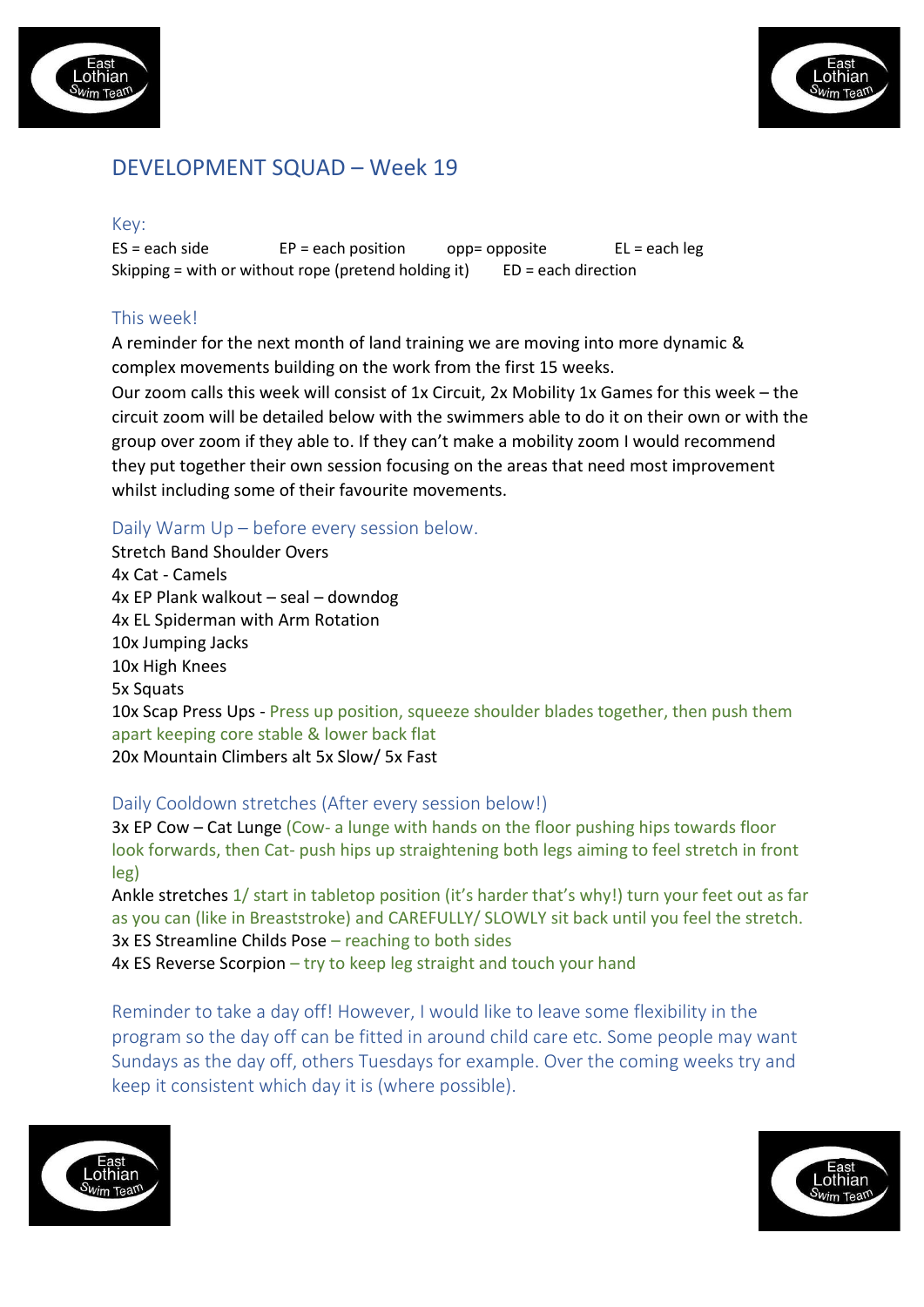



## Session 1 – Plyo + Strength

### Plyo Primer – no extra rest

3x 10x EP Prone ITW Pulses – I is arms by side for pulses, keep shoulder blades back 3x Track Start Jumps – Start as if you were about to dive in the pool, head down/ hips high, and then jump up into a TIGHT streamline, aim for height and squeeze your glutes!

+60s rest

- Circuit 30s on 15s off (change side each round if necessary)
- 4x Reverse Lunge w/ rotation hold hands out in front and rotate over front leg Negative Press Ups – Slowly lower, keep elbows tucked, return to starting position Single Leg Glute Bridge Leg Raises Burpees (no press up, streamline jump)
- Core 10 reps ES/EP
- 3x Plank Shoulder Taps Plank Leg Raises Side Plank Dip & Crunch Plank Pull Across

### Session 2 – Circuit EMOM (Zoom Call)

# Every minute on the minute – any extra time after the reps is rest

### Twice through each round = 48 minutes

| Minute        | Round 1 (Warm   | Round 2:                 | Round 3:                     | Round 4:          |
|---------------|-----------------|--------------------------|------------------------------|-------------------|
|               | - Up):          |                          |                              |                   |
| $\mathbf{1}$  | Jumping Jacks   | Reverse Lunge            | <b>Mountain Climbers x50</b> | Plank Up Downs    |
|               | x30             | x16                      |                              | x10               |
| $\mathcal{L}$ | Heel Kicks x30  | Skater Squats x16        | Jumping Jacks x50            | Flutter Kicks x40 |
| 3             | Heel Flicks x30 | Plank Leg Raises         | Back Raises x20              | Penguins x30      |
|               |                 | x20                      |                              |                   |
| 4             | Spidermans x16  | High Crab - Low          | Skipping x100                | Leg Raises x20    |
|               |                 | Crab x20                 |                              |                   |
| 5             | Press Ups on    | <b>Streamline Squats</b> | Burpees x15                  | Deadbugs x30      |
|               | Knees x10       | x20                      |                              |                   |
| 6             | Rest            | <b>Rest</b>              | Rest                         | <b>Rest</b>       |